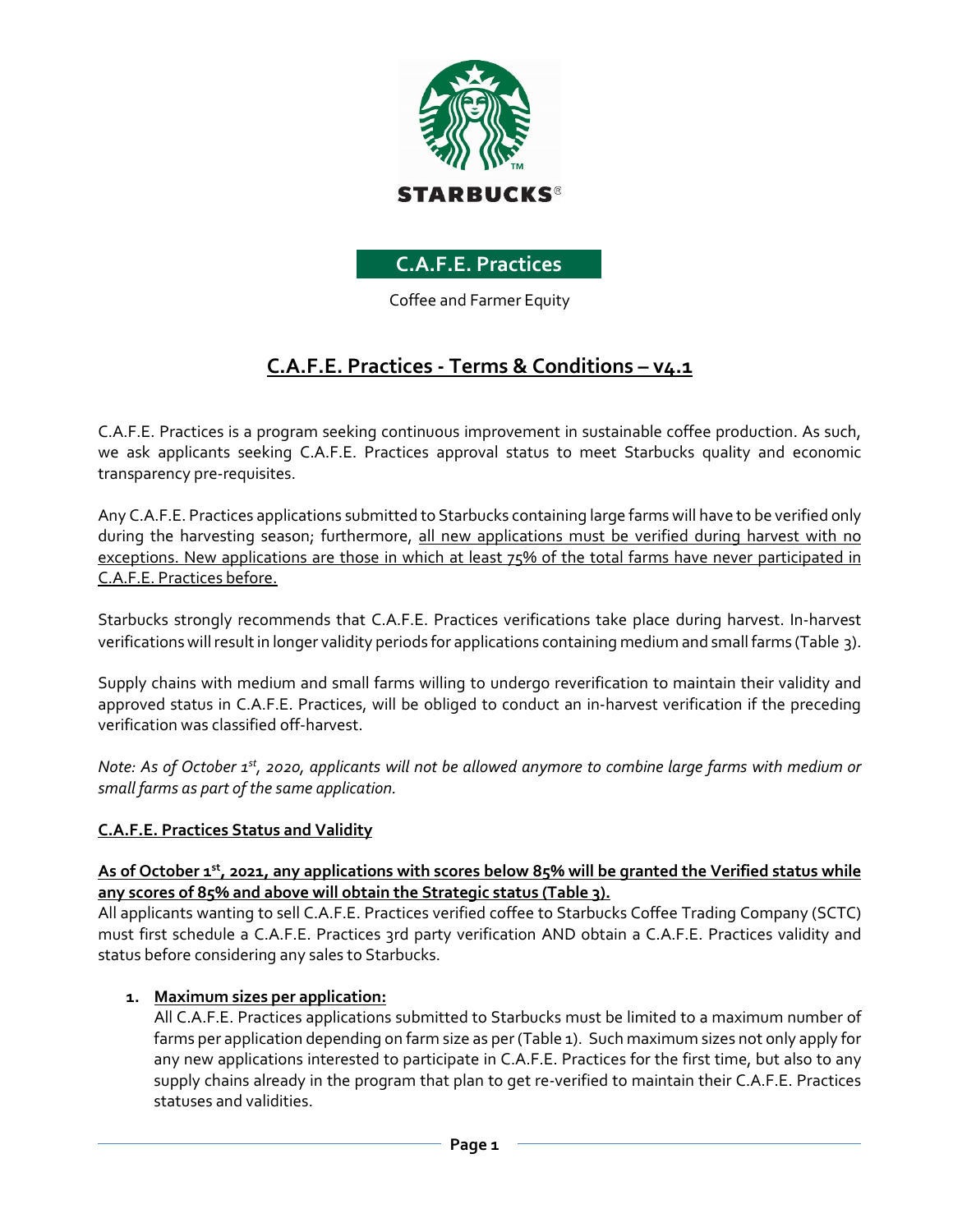|                                             | Maximum number of farms per application<br>by farm size |                 |                    |
|---------------------------------------------|---------------------------------------------------------|-----------------|--------------------|
| <b>Zones/Countries</b>                      | Large farms<br>(separate<br>application)                | Medium<br>farms | <b>Small farms</b> |
| Central America + Mexico +<br><b>Others</b> | 20                                                      | 50              | 500                |
| Asia (except Indonesia + East<br>Timor)     |                                                         |                 | 500                |
| South America                               |                                                         |                 | 1'500              |
| <b>Africa</b>                               |                                                         |                 | 1'500              |
| <b>Indonesia &amp; East Timor</b>           |                                                         |                 | 1'500              |

## **2. Initial verification:**

- a. First time applicants must complete the following steps to prepare for the initial verification:
	- i. Submission of completed application.
	- ii. Commitment to implement C.A.F.E. Practices guidelines throughout the supply chain, including signed confirmation that no C.A.F.E. Practices Zero Tolerance (ZT) indicators are identified.
	- iii. All farms within the supply chain have been informed and consent to participating in C.A.F.E. Practices and are not a member of another C.A.F.E. Practices supply chain with a current validity.

Note: Respective commitment letters must be made available upon request.

- b. After the verification is completed and compliance with **C.A.F.E. Practices** is confirmed, applicants will be granted an approved status of either Verified or Strategic (Table 3) depending on score achieved. The validity period is determined by verification score and harvest classification.
	- i. Starbucks expects our suppliers to provide details on corrective actions and/or work plans upon request.
- c. For new applications, the C.A.F.E. Practices validity will begin on the first day of the validity period during which the approval was granted.

#### **3. Renewals (Re-verification)**:

- a. **All supply chains with a current validity & status must complete their re-verification process prior to expiration of current validity to allow for an uninterrupted validity status.**
- b. An early re-verification will not affect or shorten the current validity or status and will provide a continuous C.A.F.E. Practices validity for that specific supply chain application.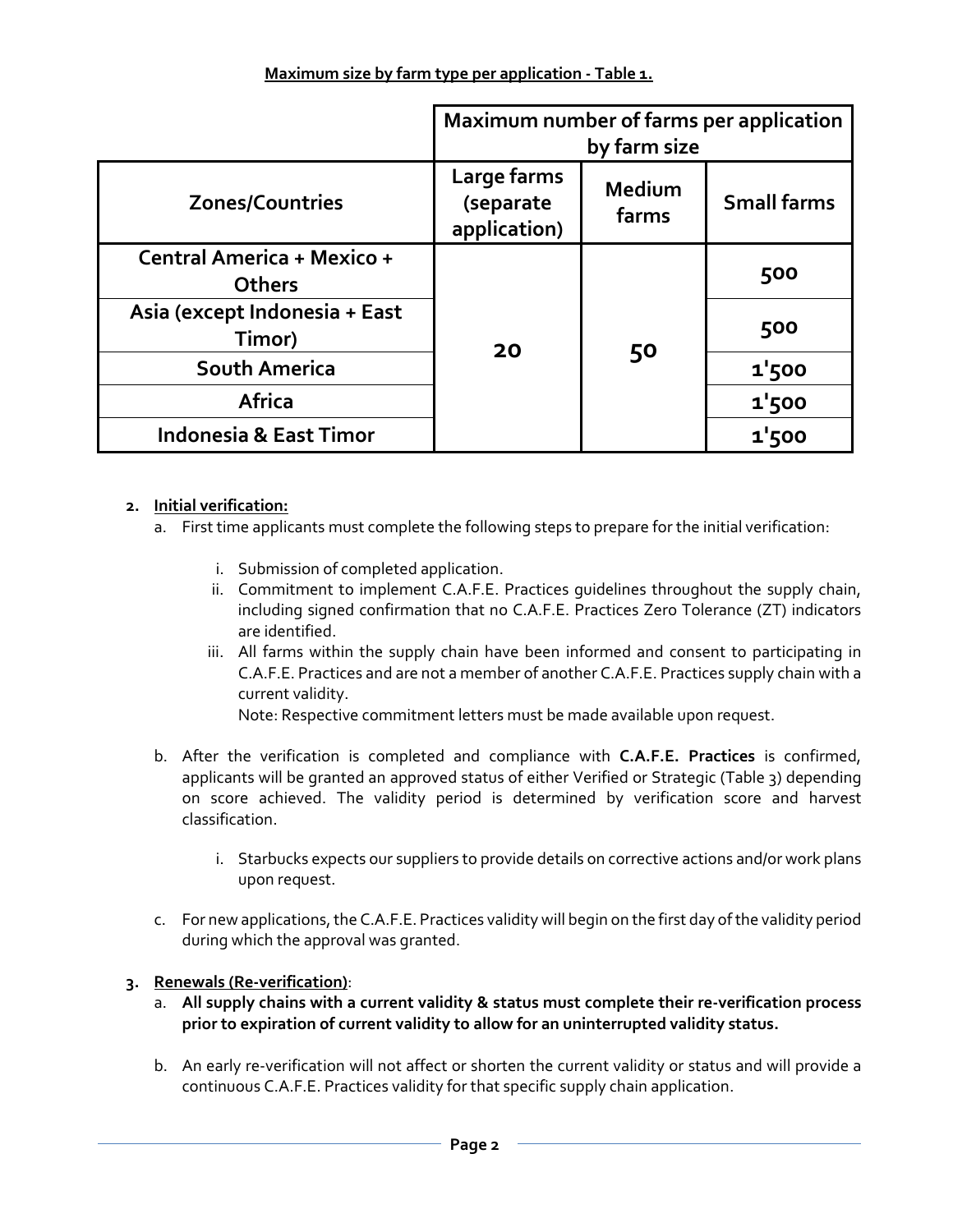- c. A re-verification is considered complete only when a new validity and status have been granted by Starbucks.
- d. The C.A.F.E. Practices validity will begin on the first day of the following validity period for applicants who carry out an early verification before current validity expiration.
- e. Off-harvest re-verifications will not be allowed for supply chains with an expired validity.

#### **Any lapse in validity may cause the supply chain to be in default of contract on any outstanding shipments.**

Please note: the verification process, including reporting, can take up to 2-5 months, depending on supply chain complexity, and level of compliance.

- i. Estimated timeline:
	- a. 3rd party field verification time +
	- b. 4-6 weeks client draft report preparation +
	- c. 2 weeks for client review +
	- d. 2 weeks for Starbucks final submission & review

Please consider that any Zero Tolerance (ZT) non-compliance issues can extend these timelines.

## **4. Expired Validity & Pending Re-verification:**

Starbucks reserves the right to reject any coffee shipment until a re-verification has been completed and a new C.A.F.E. Practices status and validity have been granted. A new C.A.F.E. Practices status and validity can only be granted once all requirements have been met.

#### **5. Verifications with Zero Tolerance (ZT) Instances**

- a. If non-compliance with Zero Tolerance (ZT) indicators is identified by the  $3^{rd}$  party verification organization, the applicant will be requested to develop and submit a Corrective Action Plan. The applicant will be notified by the verifier and the  $3^{rd}$  party Scientific Certification System (SCS) which will also be supervising the whole process.
- b. The applicant is responsible for the implementation of the Corrective Action Plan to resolve all Zero Tolerance (ZT) instances as per Starbucks requirements.
- c. The applicant is responsible for contacting and scheduling the 3rd party ZT check to confirm compliance with all Zero Tolerance indicators. Note: the  $3^{rd}$  party ZT check must be undertaken by the same verification organization as the original verification.
- d. Upon receipt of the 3rd party ZT check report, a corresponding status and validity will be granted by Starbucks.
- e. Any delays or failure to resolve Zero Tolerance (ZT) instances prior to expiration of current validity may cause supplier to be in default of contract on outstanding shipments, and penalties may apply.

*For more information regarding Zero Tolerance Non-Conformities, please refer to the C.A.F.E. Practices Terms & Conditions V 4.0 Addendum 1.*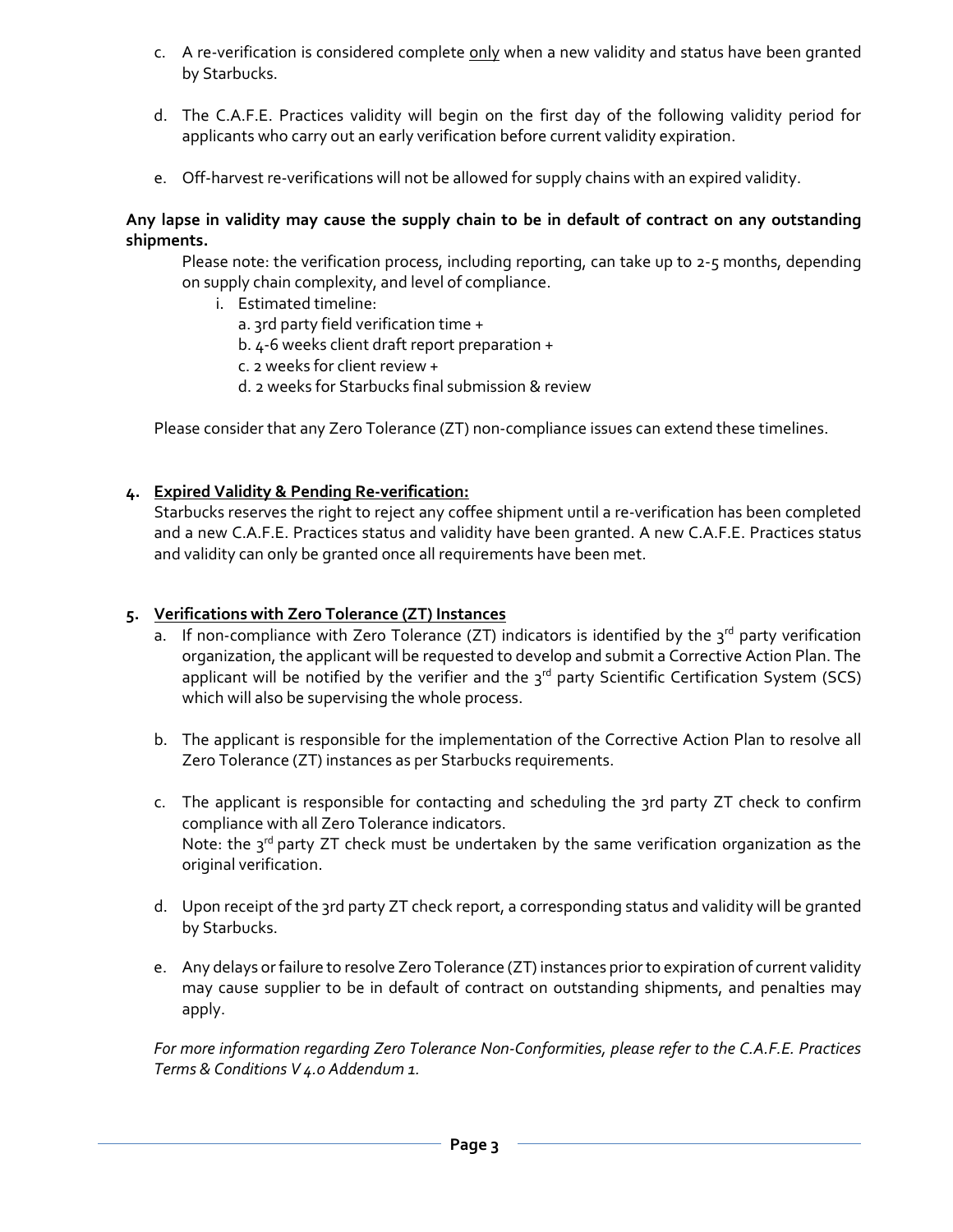## **6. Final Status and Validity:**

- a. Status and validity will be granted once all requirements have been met and approved by Starbucks.
- b. **Start Date:** All coffee volumes sold to Starbucks Coffee Trading Company (SCTC), sourced from C.A.F.E. Practices verified supply-chains, will be tracked on a yearly basis as per Table 2. The coffee volumes will be tracked considering the shipped-on board bill of lading date (not the contractual shipment date or harvest date).
- c. The C.A.F.E. Practices verification process, including reporting and **approval**, must be completed prior to intended shipping period.
- d. **End Date:** Status and length of validity will vary depending on verification score achieved and in / off-harvest verification as defined in Table 3.
- e. **Note**: C.A.F.E. Practices coffee must be shipped within your current validity period. **Coffees harvested within your validity period but shipped after validity expiration will not be accepted. It is therefore essential for suppliers to closely monitor the actual shipped volumes versus the C.A.F.E. Practices approved volumes per supply chain.**

| <b>Countries / Regions</b>                                 | <b>Volume Tracking &amp; Validity Periods</b>         |  |
|------------------------------------------------------------|-------------------------------------------------------|--|
| Colombia / North & Central: [Boyaca, Cesar, La Guajira,    | Oct $1^{st}$ – Sep 30 <sup>th</sup>                   |  |
| Magdalena, Norte de Santander, Antioquia, Caldas,          |                                                       |  |
| Cundinamarca, Quindio, Risaralda, Santander, Casanare]     |                                                       |  |
| Hawaii                                                     |                                                       |  |
| Cameroon, Ethiopia, Kenya, Tanzania, Uganda                |                                                       |  |
| Costa Rica, Dominican Republic, El Salvador, Guatemala,    |                                                       |  |
| Honduras, Jamaica, Mexico, Nicaragua, Panama, Puerto       |                                                       |  |
| <b>Rico</b>                                                |                                                       |  |
| China, India, Laos, Myanmar, Nepal, Philippines, Sumatra,  |                                                       |  |
| <b>Thailand, Vietnam</b>                                   |                                                       |  |
| Colombia / South: [Cauca, Huila, Nariño, Tolima, Valle del | May $\mathbf{1}^{\text{st}}$ – April 30 <sup>th</sup> |  |
| Cauca, Meta, Caqueta]                                      |                                                       |  |
| Peru, Bolivia, Ecuador                                     |                                                       |  |
| Burundi, Cape Verde, Malawi, DR-Congo, Rwanda,             |                                                       |  |
| Zambia, Zimbabwe                                           |                                                       |  |
| East Timor, Papua New Guinea, Sulawesi, Java, Bali         |                                                       |  |
| <b>Brazil</b>                                              | Aug $1^{st}$ – July $31^{st}$                         |  |

## **Validity cycles per Country / Region - Table 2.**

The consolidated tracking of shipped coffee volumes will strictly follow the dates in Table 2, and **all coffees shipped after the end of the tracking cycle will fall into the next year's cycle.**

## **Scores and corresponding Status & Validity - Table 3.**

## **The minimum strategic score of 85%+ applies to all supply chains that obtain validity on or after October 1st,**

**2021.**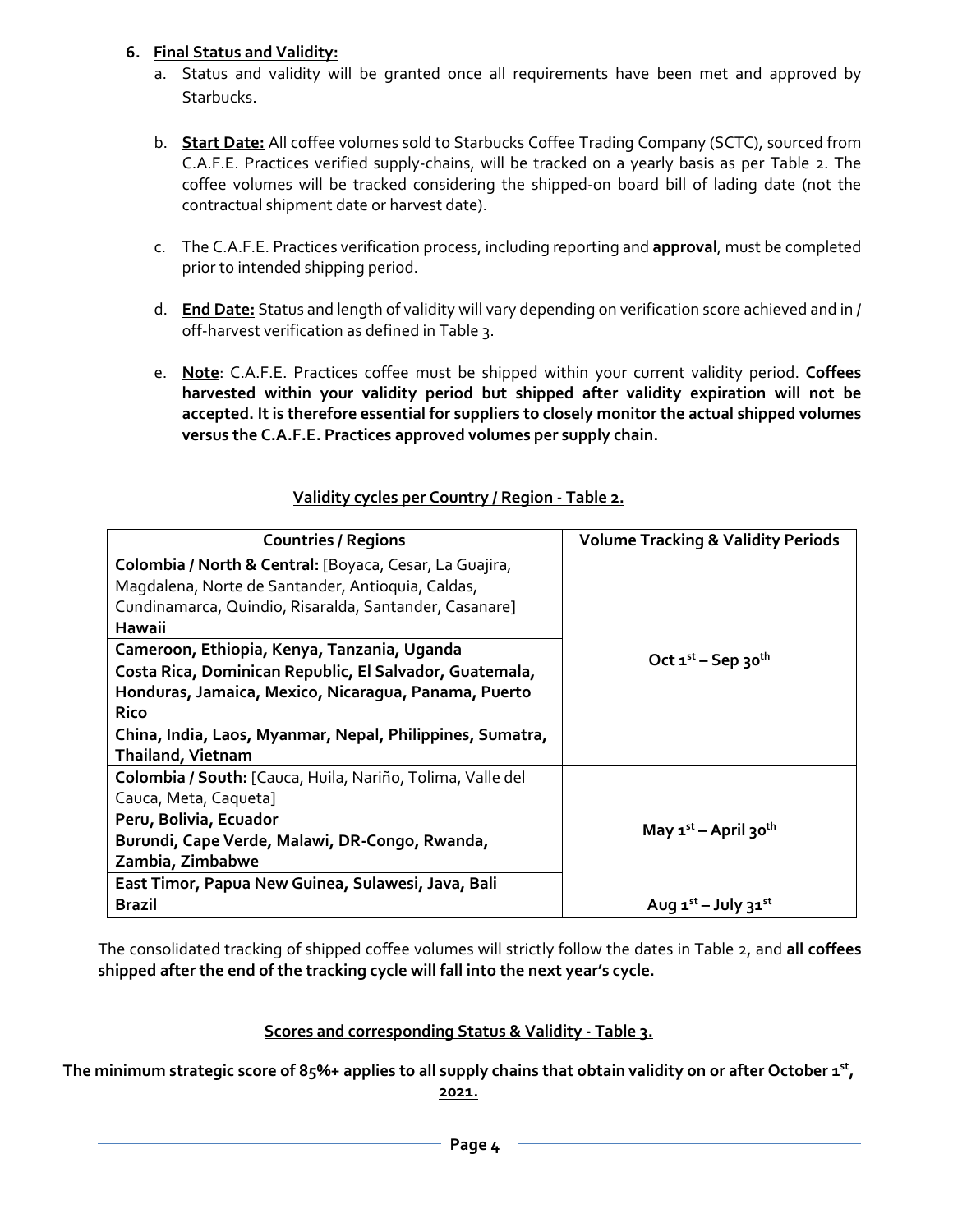| Verification<br><b>Scores</b>   | <b>Harvest</b><br>Classification | <b>Status</b> | <b>Validity</b> | <b>Strategic</b><br>Premium |  |  |  |  |
|---------------------------------|----------------------------------|---------------|-----------------|-----------------------------|--|--|--|--|
| <b>SMALL &amp; MEDIUM FARMS</b> |                                  |               |                 |                             |  |  |  |  |
| $85%+$                          | In-harvest                       | Strategic     | 2 years         | <b>YES</b>                  |  |  |  |  |
| Below 85%                       | In-harvest                       | Verified      | 2 years         | <b>NO</b>                   |  |  |  |  |
| <b>ALL Scores</b>               | Off-harvest*                     | Verified      | 1 year          | <b>NO</b>                   |  |  |  |  |
| <b>LARGE FARMS</b>              |                                  |               |                 |                             |  |  |  |  |
| 85%+                            | In-harvest                       | Strategic     | 1 year          | <b>YES</b>                  |  |  |  |  |
| Below 85%                       | In-harvest                       | Verified      | 1 year          | <b>NO</b>                   |  |  |  |  |
| *Next one must be In-harvest    |                                  |               |                 |                             |  |  |  |  |

## **7. In-harvest Classification:**

- 50% or more of the sampled medium and small farms, all large farms, and all standalone mills must be inspected during harvest and classified as in-harvest, as per the definition below, for the application to qualify as in-harvest. Corresponding validities will apply (Table 3).
- In-Harvest/In-Operation definition:
	- a. Farm level
		- 1. Large and medium farms have ripe or ripening cherries which can be observed on some part of the farm at time of inspection AND 15% of the total number of workers, including permanent and temporary workers, is present on the day of the inspection. Where 15% of the total number of workers is fewer than three, a minimum of three workers must be present and available for interviews during the inspection.
		- 2. Smallholder farms with on-site milling have ripe or ripening cherries which can be observed on some part of the farm at time of inspection, AND if it is demonstrated through visual, interview, and documented evidence that machinery (de-pulpers, washers, fermentation tanks, mechanical dryers, water treatment systems) has been operating at least once during the current harvest cycle.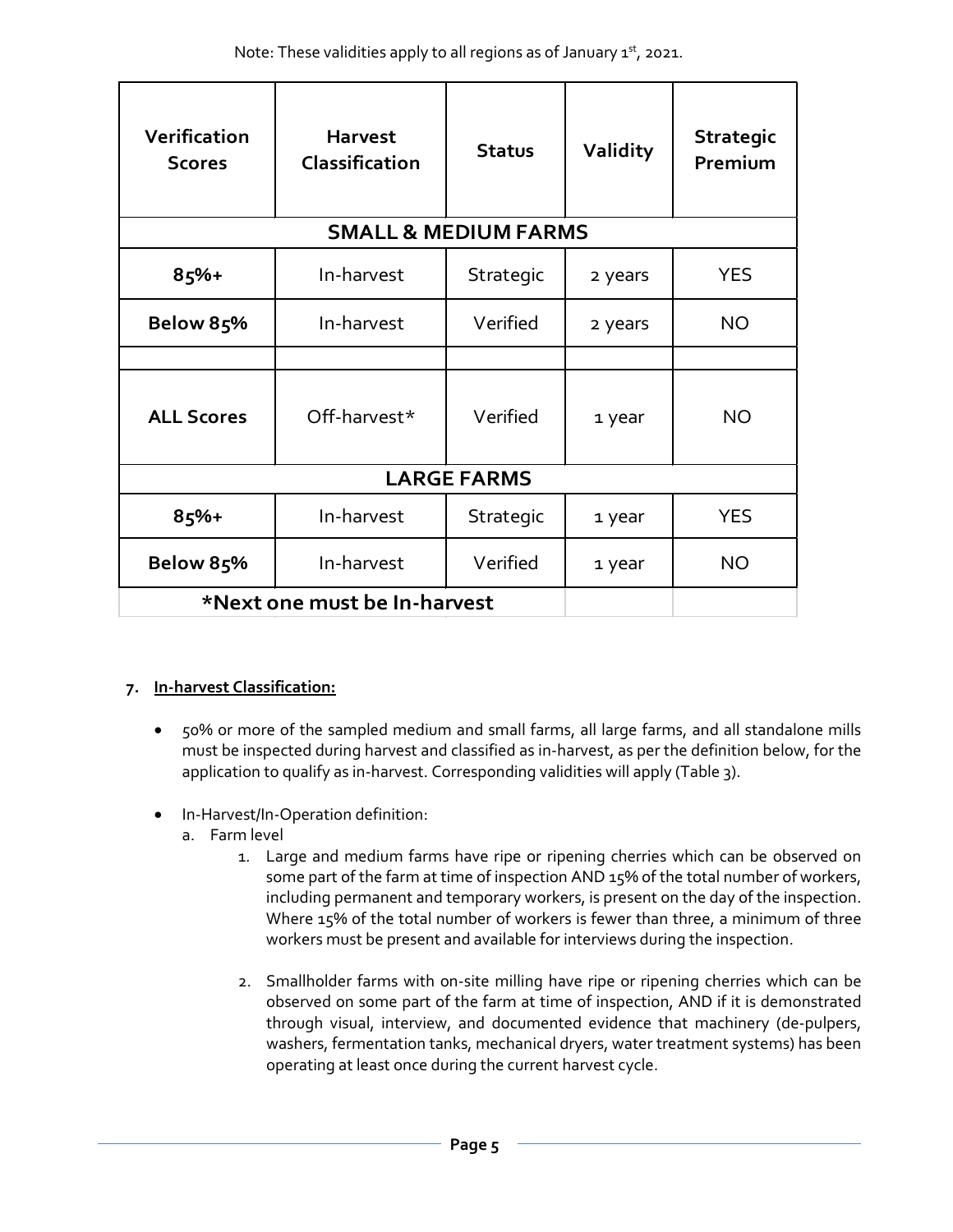3. Smallholder farms have ripe or ripening cherries which can be observed on some part of the farm at the time of inspection.

In-Harvest verification is not mandatory for re-verifications of applications with medium and small farms but may provide a longer validity period and reduce verification costs over time (Table 3).

- b. Mill level
	- 1. Wet processors: Machinery (de-pulpers, washers, fermentation tanks, mechanical dryers, water treatment systems) must be or have been operating within one (1) week preceding the verification.
	- 2. Dry processors: At least 50% of permanent workers (permanent and temporary workers when applicable) must be present on the day of the verification.

An Off-harvest verification for a stand-alone mill will classify the entire application as Off-Harvest.

- c. Warehouse level
	- 1. At least 50% of workers (permanent and temporary workers when applicable) must be present on the day of the verification.

The warehouse classification (whether in or off-harvest) does not affect the overall application harvest classification.

Warehouse definition: An entity other than a processor that is part of a C.A.F.E. Practices supply chain, and that stores coffee. Warehouses are to be included within the scope of C.A.F.E. Practices verifications as a distinct entity if it is in a separate location from other entities such as mills, and if the entity employs workers. A warehouse facility that is part of a dry mill compound and managed together with the dry mill would not be considered as a separate entity.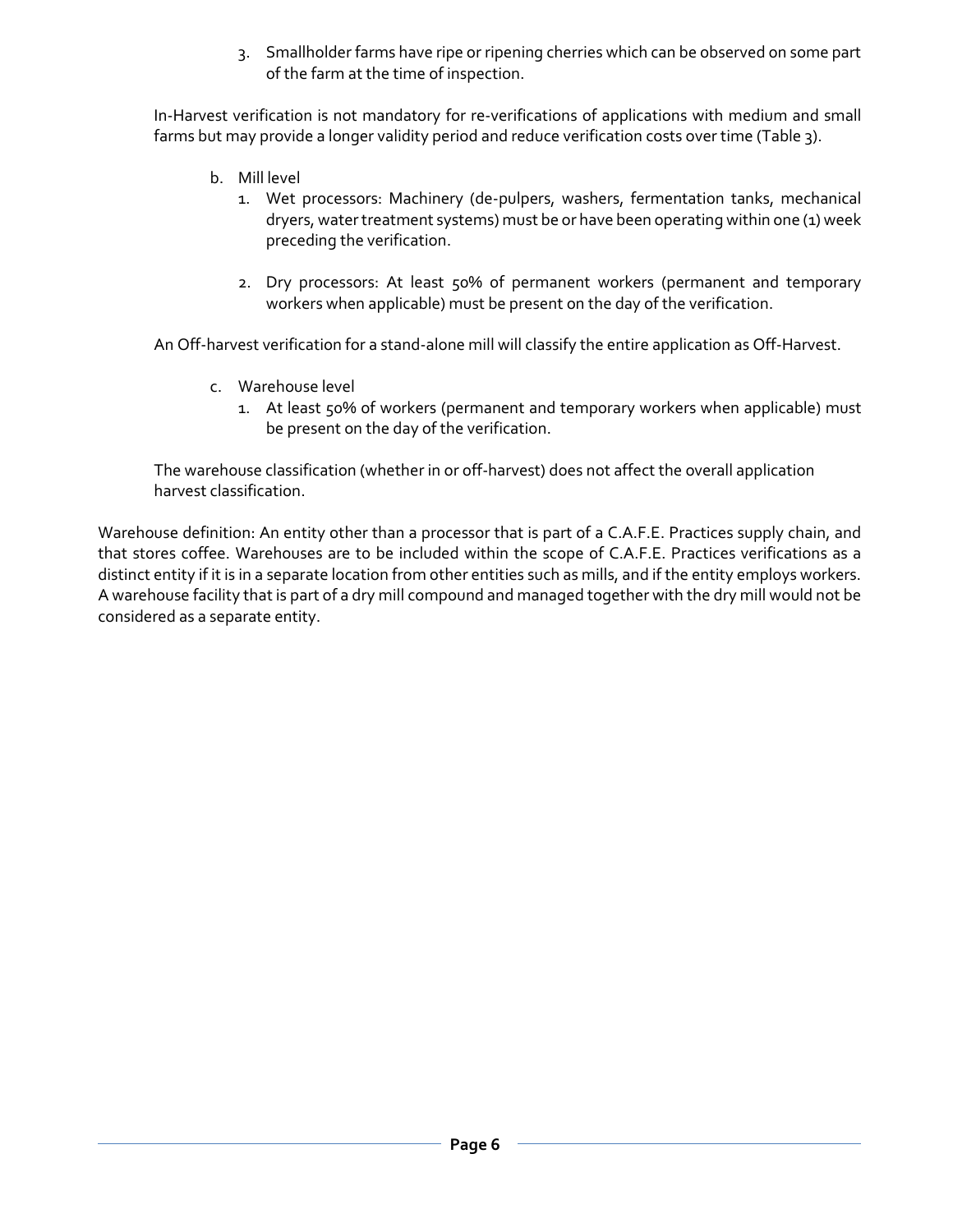#### **Sampling Methodology - Table 4**

| <b>Entities</b>                                  | <b>Size</b> | <b>New Verification</b>                                                                                                                                                                                                                                                                                                             | Re-verification                                                                                                  |                                                                                                                                                                                   |
|--------------------------------------------------|-------------|-------------------------------------------------------------------------------------------------------------------------------------------------------------------------------------------------------------------------------------------------------------------------------------------------------------------------------------|------------------------------------------------------------------------------------------------------------------|-----------------------------------------------------------------------------------------------------------------------------------------------------------------------------------|
|                                                  | (Hectares)  | <b>Sampling</b>                                                                                                                                                                                                                                                                                                                     | Sampling                                                                                                         | <b>Zero Tolerance</b>                                                                                                                                                             |
| Smallholder<br>Farms &<br>corresponding<br>mills | $12$        | Square root of the total<br>smallholder farms multiplied by<br>(1.5).                                                                                                                                                                                                                                                               | 15% of farms<br>previously verified                                                                              | Note:<br>All entities with<br>prior zero<br>tolerance issues<br>must be included<br>in re-verification<br>application and<br>will be verified<br>in addition to<br>normal sample. |
| Medium Farms &<br>corresponding<br>mills         | $12 - 49.9$ | All sampled; except when<br>application consists of more than<br>10 medium farms, then sampling<br>method will be: the first 10<br>medium farms + square root of<br>the number of medium farms<br>greater than 10 multiplied by (1.5).<br>Formula: $10 + 1.5\sqrt{(x-10)}$<br>(where "x" equals 'total number of<br>medium farms'). | 85% of new farms /<br>not previously<br>verified<br>$\ddot{}$<br>All entities with<br>Previous Zero<br>Tolerance |                                                                                                                                                                                   |
| Large Farms &<br>corresponding<br>mills          | $\geq 50$   | All sampled                                                                                                                                                                                                                                                                                                                         |                                                                                                                  |                                                                                                                                                                                   |
| Mills *                                          | N/A         | All sampled                                                                                                                                                                                                                                                                                                                         |                                                                                                                  |                                                                                                                                                                                   |
| Warehouses **                                    | N/A         | All sampled                                                                                                                                                                                                                                                                                                                         |                                                                                                                  |                                                                                                                                                                                   |

This sampling methodology applies for all countries and regions as of January  $1<sup>st</sup>$ , 2021.

\* Mills with at least 1 year of validity starting the date of the validity period of the application do not need to be inspected.

\*\* Warehouses that have already been inspected during the same harvest period **and** for the same supplier do not need to be re-inspected.

#### **Generic and Smallholder Scorecards**

- **Smallholder Scorecard:** Smallholder farms and corresponding mills will be evaluated against the Smallholder Scorecard if milling operations are done on-site.
- **Generic Scorecard:** Stand-alone or independent wet and / or dry mills will be evaluated against the Generic Scorecard.
- **Generic Scorecard:** Medium and large farms, including corresponding wet and dry mills, will be evaluated against the Generic Scorecard.